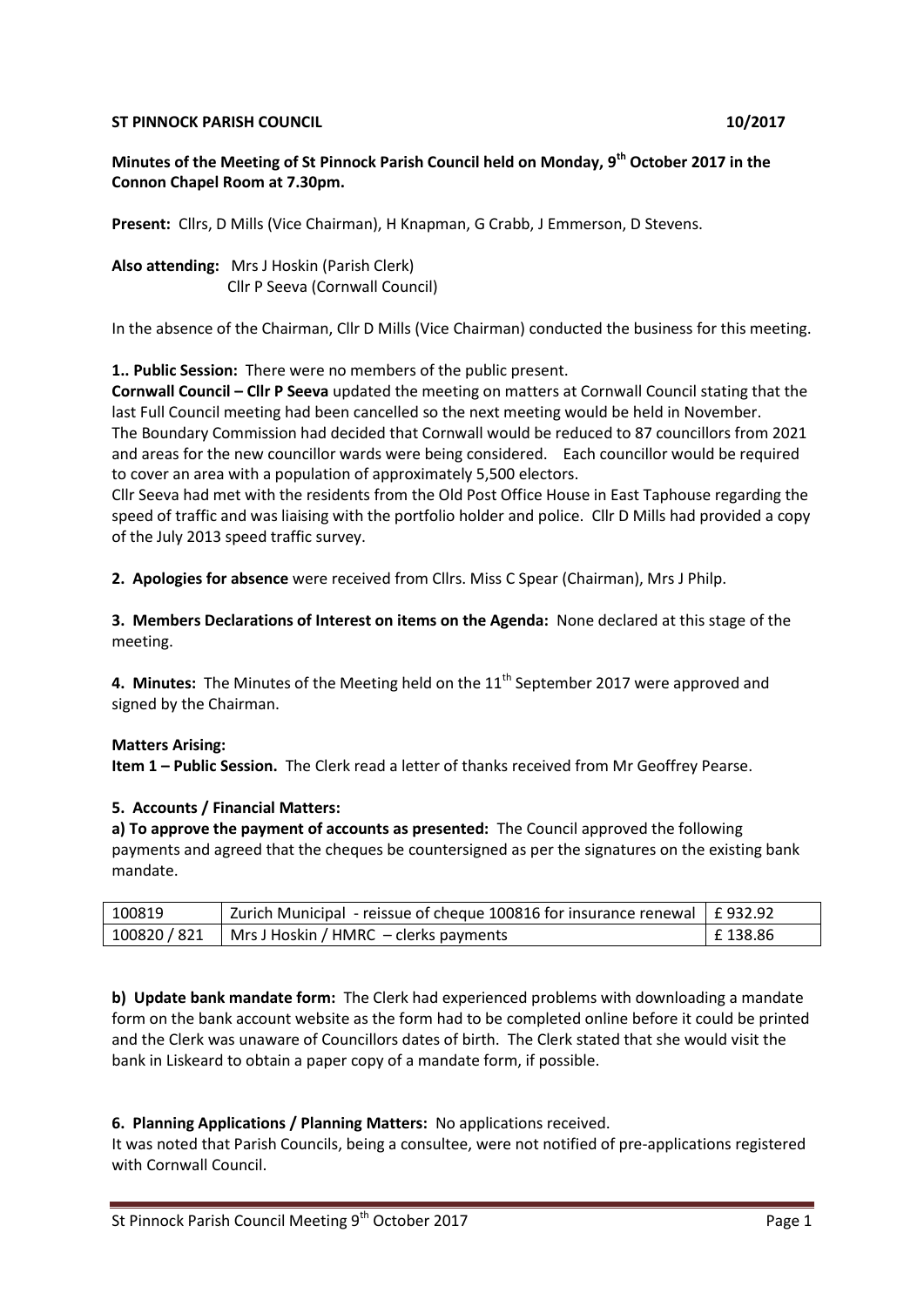**7. Playing Field, East Taphouse:** The Clerk advised the Council that she had spoken to the company tk play at a recent SLCC seminar and the Council agreed that this business, based in Devon, be asked to quote for the repairs needed to the rubber surfacing in the playing field.

Cllr D Mills had attended a recent meeting of the St Pinnock Community Hall and reported that the item of play equipment at the hall (the rocker) had been provided by the developer that built the homes at Salts Meadow; and it was suggested that the Parish Council take on the responsibility of this area. Councillors made no decision but agreed to put this on hold. The Clerk advised that should the rocker require maintenance or replacing the Parish Council could consider giving the Hall Committee a donation towards the costs.

### **8. Parish Council policies – to receive the latest / updated Standing Orders and Code of Conduct policies; to approve / amend and adopt:**

- o **Standing Orders –** Councillors had reviewed this policy and agreed that it be adopted as written.
- o **Code of Conduct –** Resolved to adopt as written. This document was circulated to councillors following the May 2017 elections.

## **9. Correspondence:**

- o **Local Government Boundary Commission –** Notification of the start of a 21 week consultation from the  $26<sup>th</sup>$  September 2017 and closing on the 19<sup>th</sup> February 2018 on the recommended 87 councillors for Cornwall from 2021.
- o **Clerks & Councils Direct** September 2017 magazine.
- o **Cornwall Air Ambulance-** request for a donation. Agreed to hold this until the end of the financial year, March 2018.

**10. Highway Matters to be reported to Cormac:** It was noted that the Highways manager for the area had changed. Some areas of road near Connon had been patch repaired. North Lane continued to be used by large vehicles unsuitable for the road conditions. The road from Bodithhiel to Trago (A390 – A38) had been closed because of a landslide.

The drains off the A390 on the B3359 junction needed to be maintained before the winter season.

### **11. Parish Matters to discuss / report:-**

- o **Liskeard Community Network Meeting –**The meeting was being held tonight.
- o **Update on BT connection. Provision of a defibrillator for Trevelmond.** The Wifi broadband at the hall had now been connected. Cllr D Mills reported that SITA were prepared to fund one defibrillator along with five years servicing costs. Prices had changed and the defibrillator was now £2,500 and the maintenance £960 for the five years. A donation from local company Puckator could support the costs for the provision of a defibrillator at Trevelmond. FLEET were willing to hold another training session.
- o **Remembrance Sunday Service – 12th November 2017:** Cllr C Spear will conduct the service and posters had been displayed.
- o **Cormac weed spraying costs:** The Clerk was awaiting confirmation of these costs.
- o **Puckator lighting –** Cllr D Mills offered to contact Puckator about the angle of the lighting on the site that dazzled drivers when approaching from the Dobwalls direction.

### **12. Any other Business / Items for the next Agenda:**

o **Connon Landfill / Recycling site –** Proposed installation of an industrial shredder.

# 13. Date of next Meeting - Monday, 13<sup>th</sup> November 2017.